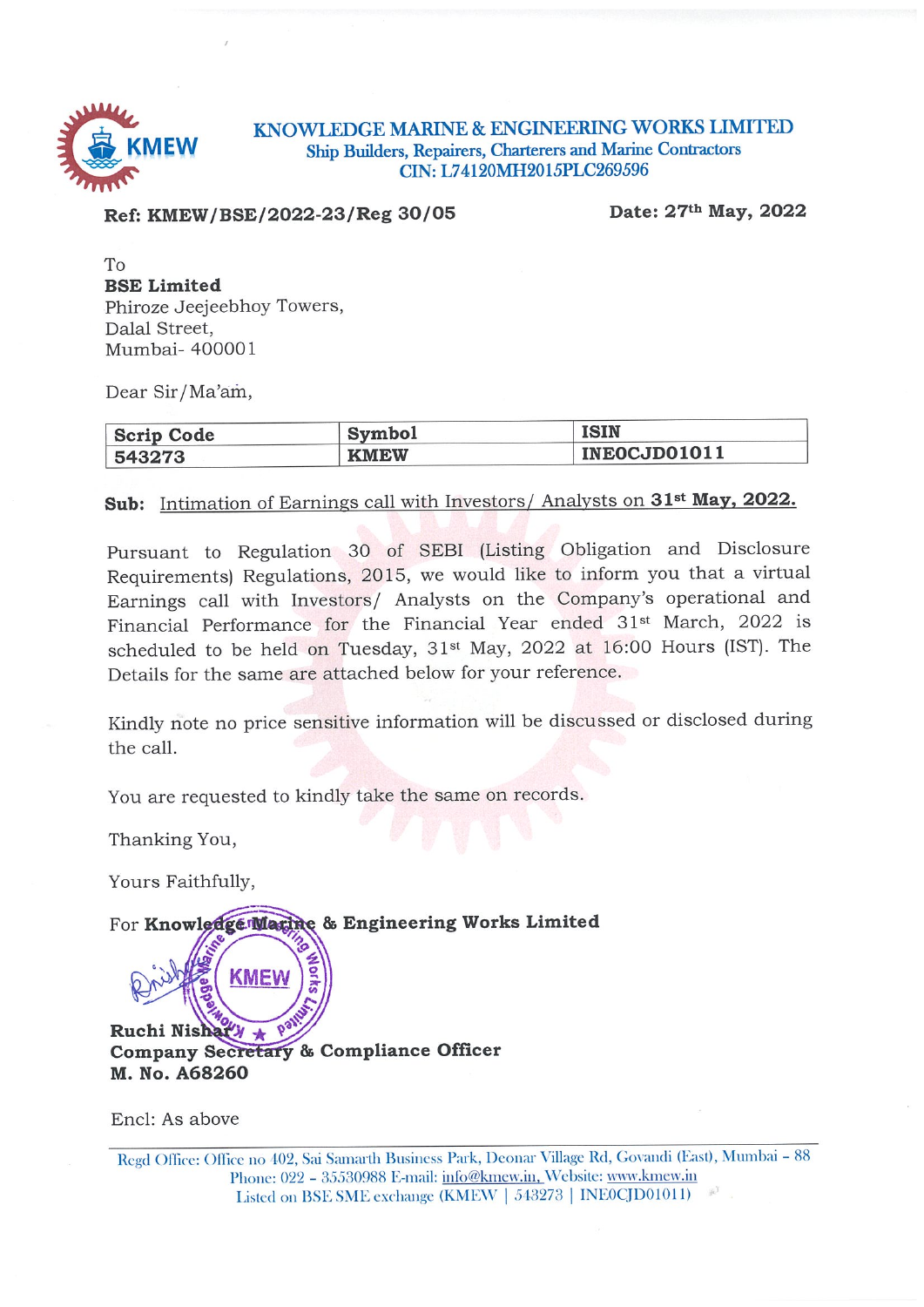

# We cordially invite you to the Financial Year 2022 Earnings Call of **KNOWLEDGE MARINE & ENGINEERING WORKS LTD.**

To discuss company's operational & financial performance.

## **Represented by:**

**Mr. Sujay Kewalramani** CEO

**Ms. Kanak Kewalramani** Director & CFO

**Mr. Saurabh Daswani** Managing Director

**31st May'22 (Tuesday)**



For Further Information: Ms. Heena Kapupara: [heena.k@hemsecurities.com](mailto:heena.k@hemsecurities.com) | [+91 8976961772](https://www.sejda.com/call/%2B918976961772)

Ms. Anvita Raghuram / Mr. Bijay Sharma: Churchgate Partners [kmew@churchgatepartners.com](mailto:kmew@churchgatepartners.com) | [+91 22 6169 5988](https://www.sejda.com/call/%2B912261695988)



**HEM SECURITIES LTD.**